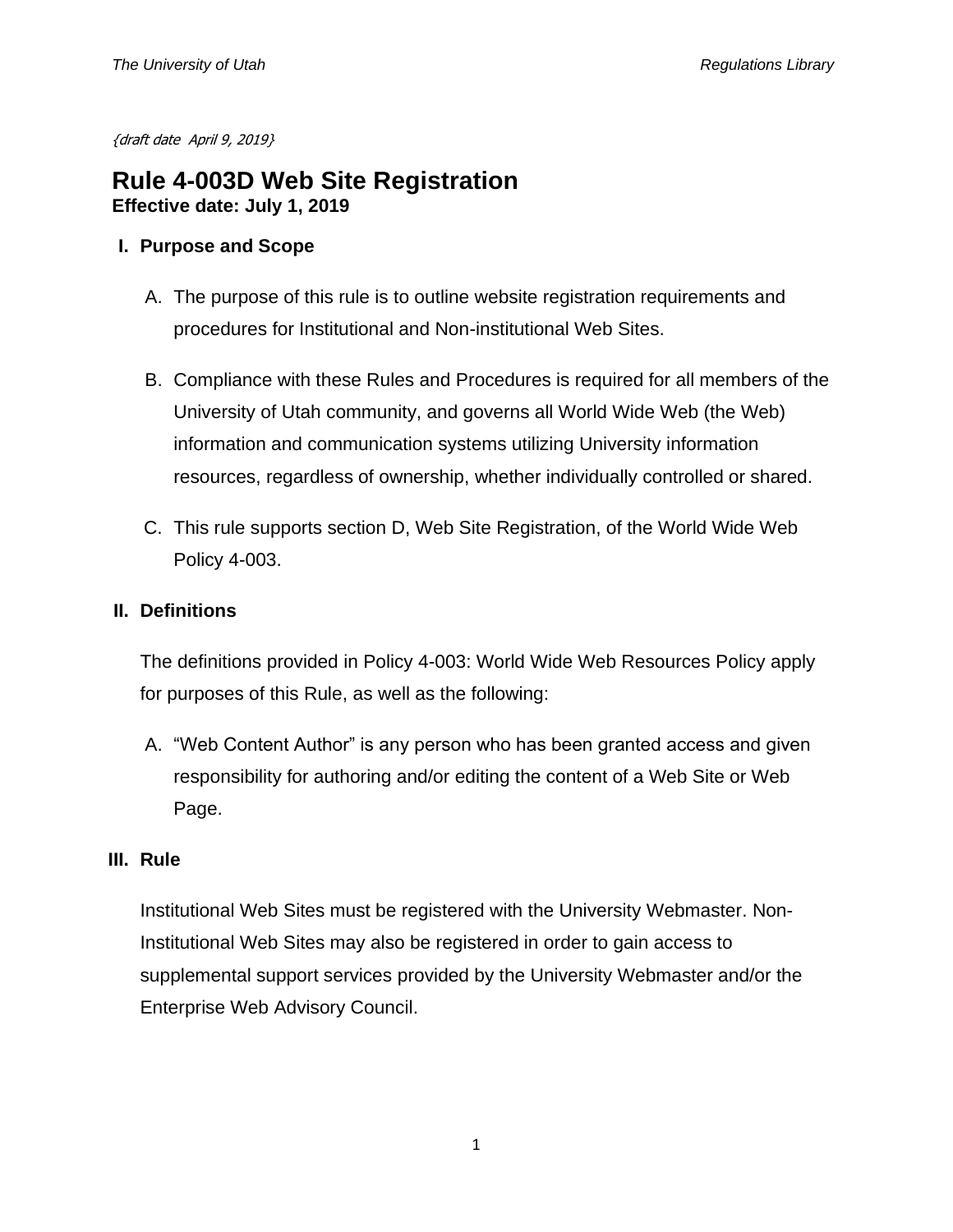- A. Website registration instructions and links are available via the University Webmaster's U Web Resources page and the University Information Technology Service Catalog.
- B. University Information Technology will maintain a registry of information collected as part of the Web Site registration process, including the following:
	- 1. Web Site root URL.
	- 2. Web Site owner name, department, and contact information.
	- 3. Designated Webmaster name(s) and contact information.
	- 4. Designated Web Content Author name(s) and contact information.
	- 5. Domain administrator or point of contact. This includes administrators of thirdlevel utah.edu domains as well as external registrars of non utah.edu domains (e.g. .org, .com, .net) used for institutional Web sites.
	- 6. Technology employed and contact information for Web CMS service provider(s), if applicable.
	- 7. If Web site conducts Web e-commerce transactions, including the date and status of the most recent security audit.
	- 8. Verification that the Web Site is compliant with all applicable 4-003 policy requirements.
- C. The University Webmaster is responsible for ensuring that registered Web Sites are properly indexed in the University Search Engine.

*[Note: Parts IV-VII of this Regulation (and all other University Regulations) are Regulations Resource Information – the contents of which are not approved by the Academic Senate or Board of Trustees, and are*  to be updated from time to time as determined appropriate by the cognizant Policy Officer and the *Institutional Policy Committee, as per Policy 1-001 and Rule 1-001.]*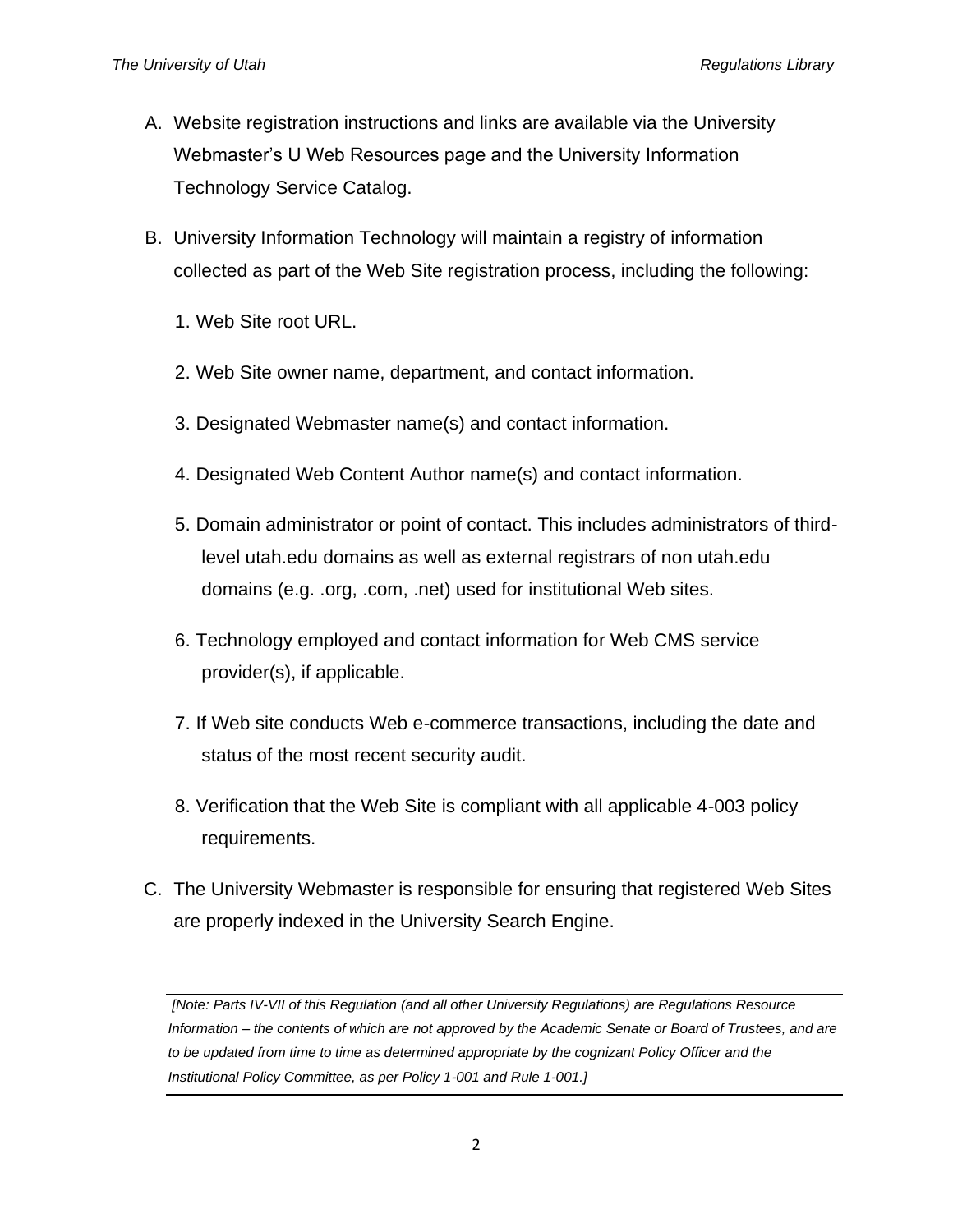#### **IV. Rules, Procedures, Guidelines, Forms and other Related Resources**

- A. Rules
	- 1. For details about Web site copyright requirements, see: Rule 4-003B
	- 2. For details about University Webmaster responsibilities, see: Rule 4-003C
	- 3. For details about domain name policies and guidelines, see: Rule 4-003D
	- 4. For details about Web site privacy requirements, see: Rule 4-003F
	- 5. For details about Web site design standards, see: Rule 4-003G
	- 6. For details about Web site commercial speech guidelines, see: Rule 4-003H
	- 7. For details about web-based e-commerce, see: Rule 4-003I
- B. Procedures [Reserved]
- C. Guidelines [Reserved]
	- 1. For details about web accessibility, see Guideline 4-003A
- D. Forms [Reserved]
- E. Related Resources
	- 1. Website: *University Webmaster Resources*
	- 2. Web site: [University Website Registration](https://uwebresources.utah.edu/registration.php)

## **V. References**

- A. [Policy 3-070](https://regulations.utah.edu/administration/appendices_3/3-070Exec_Summary.php) Payment Card Acceptance
- B. [Policy 4-001](https://regulations.utah.edu/it/4-001.php) Institutional Data Management Policy
- C. [Policy 4-002](https://regulations.utah.edu/it/4-002.php) Information Resources Policy